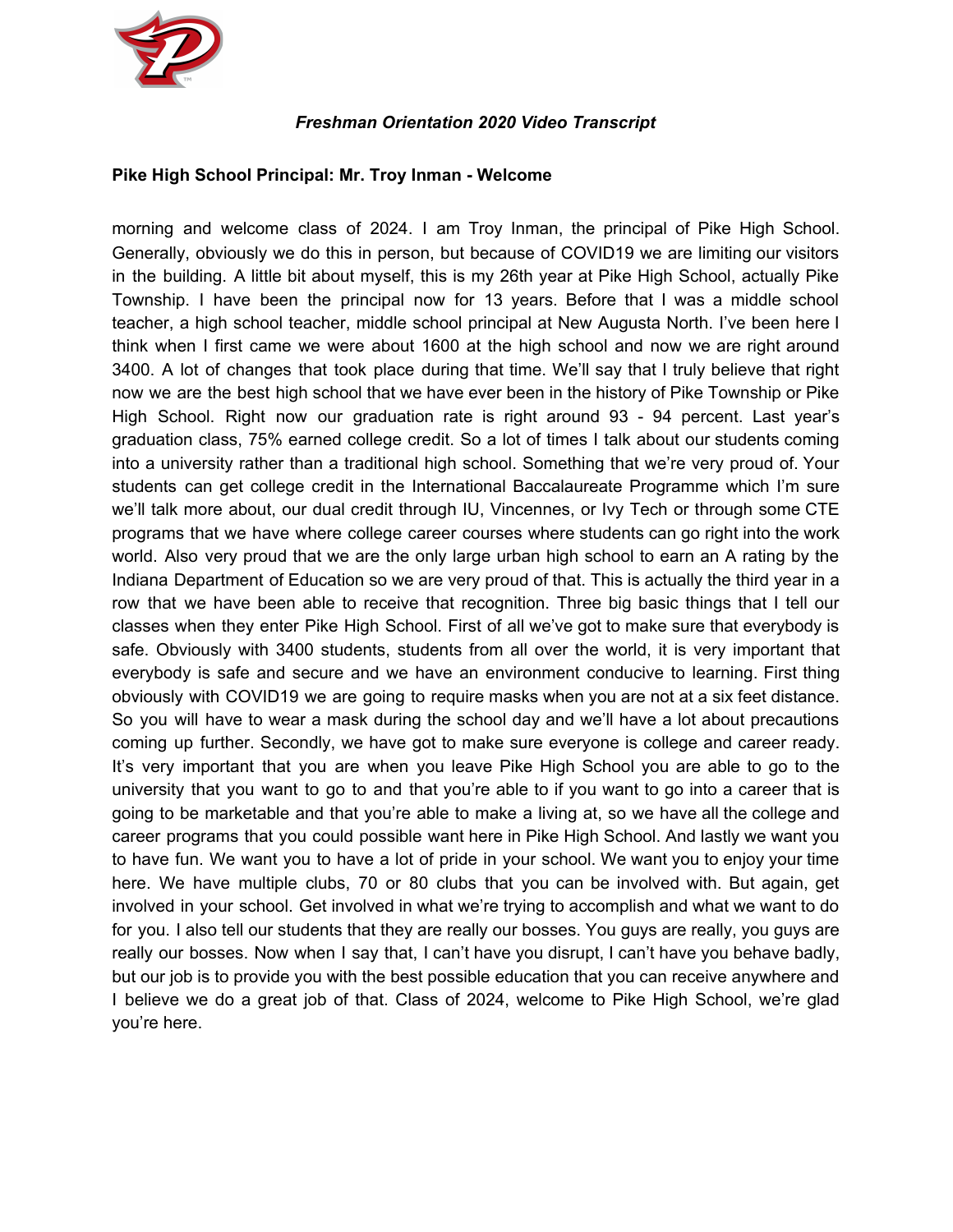

## **Pike High School Freshman Academy Co-Leader: Ms. Ilesha Sherrer**

Hello and Welcome! My name is Ilesha Sherrer and I am a Biomedical Science teacher here and Freshman Academy Co Leader along with Chad Heck, our Freshman media specialist. We usually have an Orientation Day with a large meeting about what to expect at Pike High School. This year it will be virtual and some of our staff will introduce themselves and go through some information here to help you get more acquainted with Pike High School and Freshman Center. Please feel free to reach out to us if you have further questions or call the school! Thank you for watching, Welcome and Have a Great School Year!

# **Freshman Academy Co-Leader: Mr. Chad Heck**

I'm Chad Heck. Welcome to the Pike High School Freshman Center. We are excited to have you during this tumultuous time. Normally, Ms. Sherrer and I would be talking about job shadowing and career speaker day during this time. We are still working out how all of that is going to look this year. But whether you are online or coming to see us face to face, we want to do everything we can to help you be successful this year. Welcome again and we're glad you're here!

## **Pike High School Assistant Principal: Mr. Monte Tapplar**

Hello I'm Monte Tapplar an Assistant Principal here in the Freshman Center. Students will have 7 minutes to transition to and from their classes. You can arrive at classes on time by planning ahead. For example, consider whether you have time to visit your locker prior to changing classes. We all must continue moving through the hallways during passing periods to maintain social distancing protocols and keep the areas clear. Parents, if your child is being transported to school by a vehicle other than a Pike Township school bus, please plan ahead to ensure your child is inside their first period classroom no later than 7:15am. You may also refer to the high school handbook to further view the district tardy policy.

## **Pike High School Assistant Principal: Mrs. Adenike Harmon**

Hello! I'm Mrs. Harmon Assistant Principal and 504 co-ordinator at Pike High School. At Pike High School, students do not wear uniforms. However, there is still a dress code. That's right! Outerwear must be stored in your locker or backpack and hoods, headscarves, wave caps, and bonnets should not be worn in the building. Also, no sagging, nor revealing clothing, or any items that are racially offensive, advocate the use of illegal substances, or display sexually explicit content. In other words – keep it clean. Now that you're in high school, you need to know that this is a very large campus. You'll want to wear comfortable closed toe shoes while trekking these halls. Finally, don't forget your student ID. At Pike, it's a must that you have it at all times.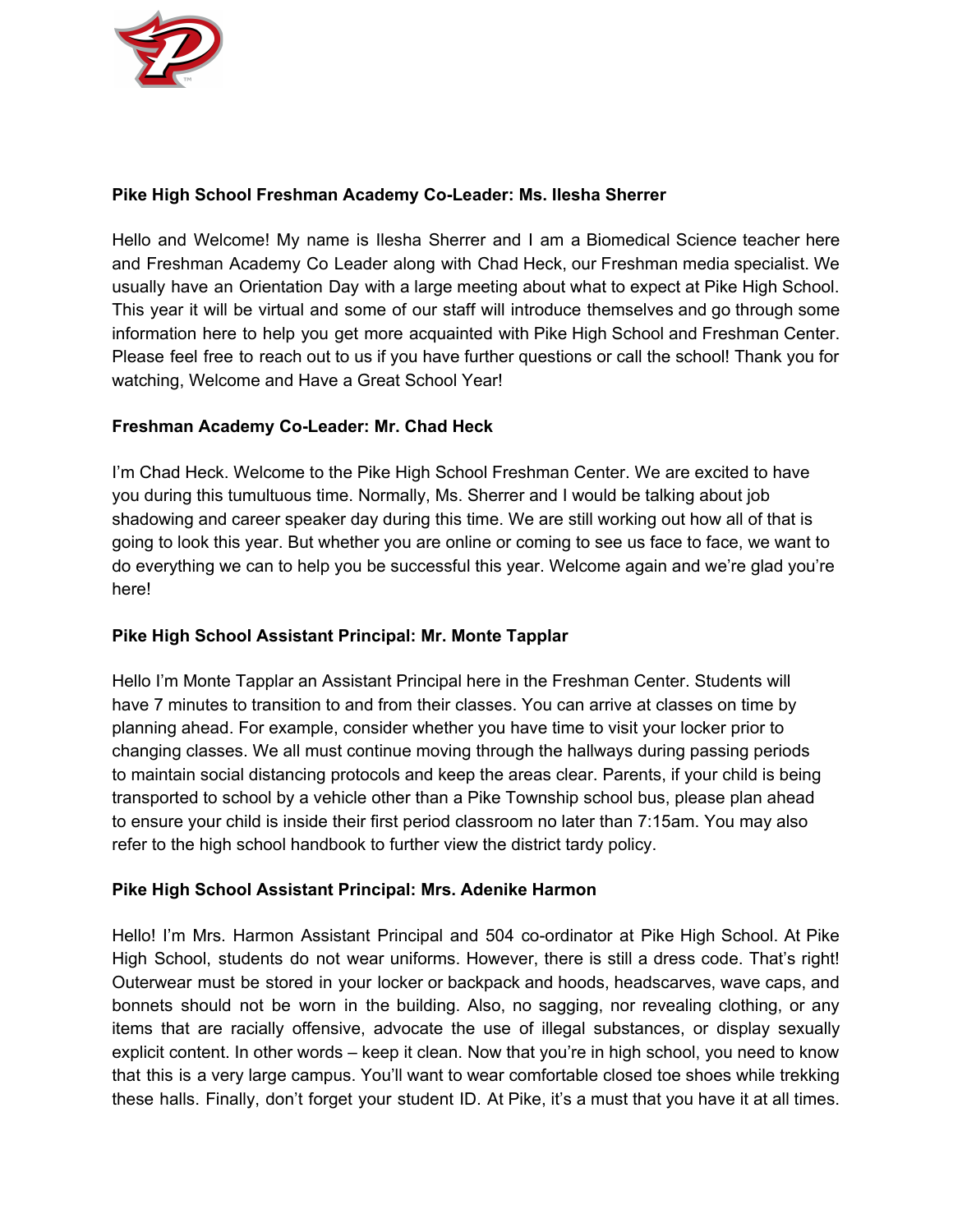

You'll need it to purchase lunch, visit the clinic, check out library books, obtain a tardy pass or hall pass from your teacher. For more information on the groom code, refer to the high school handbook

## **Mr. Tapplar**

# **Attendance**

It is important for all students to maintain adequate attendance throughout their high school experience. Students physically reporting to the building will need to report to all classes on time; and students participating in remote learning will need to login to Canvas and communicate with their teachers. If multiple absences occur, families will be contacted by school staff to help develop a consistent routine of attendance. If families experience a death in their immediate family, participate in a religious observation or an authorized school-sponsored field trip, the absences will be excused. Unexcused absences include family vacations and class cuts. Parents may contact the Freshman Center Receptionist or either of the assistant principals. You may also refer to the high school handbook to further view the district attendance policy.

#### **Mrs. Harmon**

#### **Wireless Devices**

We understand that in this digital age, wireless technology such as laptops, tablets, cell phones, are everywhere, and as a result we do allow them in the building. However, your freshman will be responsible for the safety and security of any wireless communication devices that they bring to school. It will be up to the discretion of the teacher if it can be used while in the classroom. The expectation is that they are put away prior to entering the class and that permission is obtained from the classroom teacher before use.

## **Mr. Tapplar**

## **Attendance Desk**

Please bring all necessary materials to the school daily. Examples include student I.D. closed-toe shoes, lunch, or money to purchase food in the building. Parents can support by calling the office ahead of time if picking students up early for scheduled appointments. You may contact receptionists in the main campus or Freshman Center. Parents are required to sign students out of the attendance office upon pickup. Please also update emergency contact or legal guardian information so we may refer if someone other than a parent arrives to pick up a student.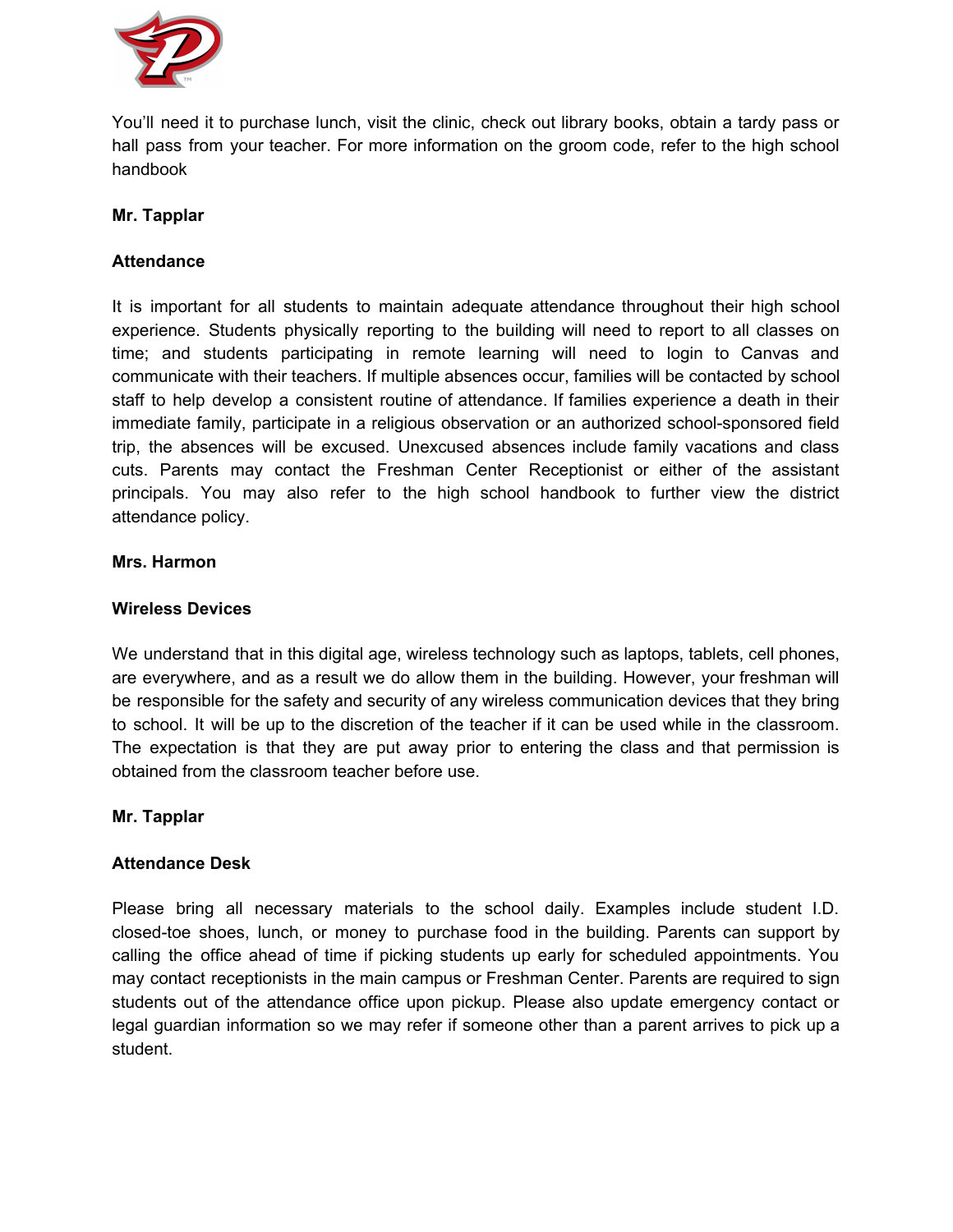

## **Mrs. Harmon**

# **Discipline**

The transition to high school is an enormous adjustment for many adolescents. We encourage our students to make healthy choices with their conduct towards peers and staff. In the event that an incident occurs resulting in a discipline referral, we want to assure you that as administrators, we believe in due diligence in investigating matters and keeping parents/guardians informed of any issues that arise. With each incident it is our goal to identify the facts first - before discipline is issued.

While most infractions are minor and result in restorative practices, conferencing with students/families, and guided learning; there are infractions that may result in out of school suspension, placement in Pike Plus Virtual School, or Expulsion. The student handbook ([Click](https://www.pike.k12.in.us/docs/district/pike%20high%20school%202019-2020%20student%20handbook.pdf?id=8637) here for [handbook](https://www.pike.k12.in.us/docs/district/pike%20high%20school%202019-2020%20student%20handbook.pdf?id=8637)) outlines the discipline policy and range of disciplinary actions.

## **Mr. Tapplar**

# **First Day of School**

When you arrive at Pike High School, staff will be located throughout hallways to help you travel to your designated classrooms. If you are unsure of where to report, please seek assistance from a staff member. You will receive your schedule on the first day of school and we will help you practice transitioning to your classes over the next few days. Remote learners will have additional instructions; however, take time to become familiar with Canvas as you prepare to meet and work with your teachers online. We understand all of you might be filled with excitement and be a little nervous. We will guide you every step of the way!

## **Mrs. Harmon**

## **High School Clinic Procedures**

There are 2 clinics at Pike High School. The nurses will contact parents regarding medical concerns including immunizations and injuries. In the event that your student needs to access the clinic, they will need to obtain a clinic pass from a staff member and present their student I.D. when checking in. Parents will be notified if a student needs to be treated, sent home early, or administered medicine. The clinic will store any prescription or over the counter medicine for your child during the school year. To do this, parents will need to complete a form and check-in all necessary medications with the nurse in advance. While students are prohibited from personally carrying medication, they are able to store personal hygiene products in their locker, backpacks, or purses. Please anticipate the need for essential personal hygiene items throughout the year.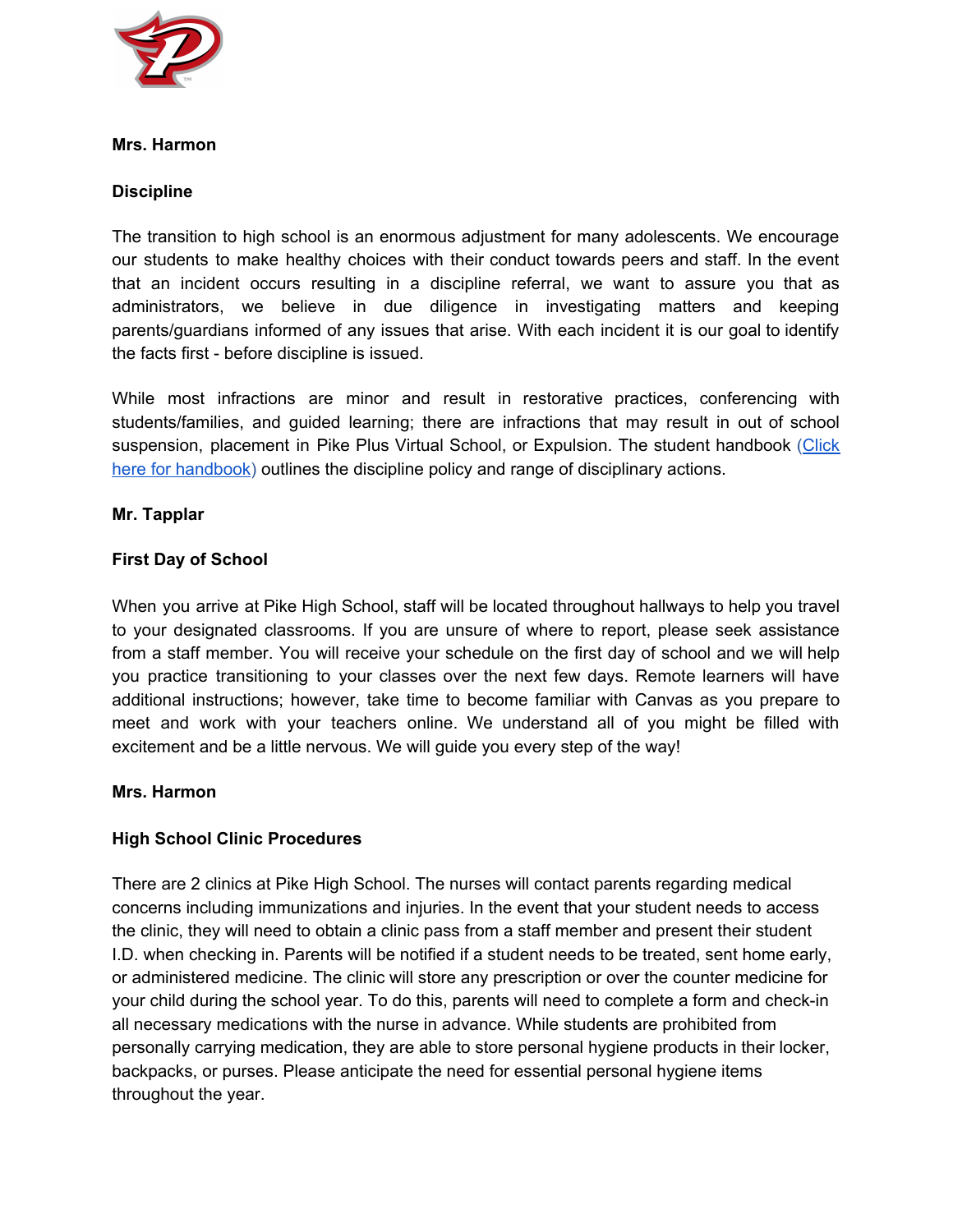

# **Mr. Tapplar**

# **Student Expectations**

In lieu of circumstances surrounding the pandemic and the social unrest that some have experienced directly or indirectly, we will need to be sensitive to each other's needs, feelings, and perceptions about the aforementioned circumstances in addition to other matters that may arise during our time together. We expect you to be considerate of others, demonstrate a positive attitude, and seek assistance from staff if experiencing challenges that negatively impact your progress. The school must be a safe environment for all students; therefore, self-discipline must be exercised by all. Examples include following social distance guidelines, maintaining academic integrity, being quick to listen and reporting concerns to staff for additional support. We hope to empower you to become life-long learners and understand how to access resources to further your knowledge.

#### **Mrs. Harmon**

#### **Staff Expectations**

The priority of our staff is to meet the needs of students. Examples include designing and organizing culturally relevant learning activities, effectively and proactively communicating with parents, offering students instructional support as needed, maintaining a safe and caring learning environment, motivating students to engage in their education, and monitoring student behavior and learning. Staff will demonstrate professionalism in their conduct, practice human dignity and redirect students as necessary.

#### **Mrs. Harmon**

## **Parent Expectations**

Parents, this is an exciting time in your student's life and we want to encourage you to remain active. We are partners in this and here are some tools to keep you engaged. The first is Canvas. Pike [Canvas](https://pike.instructure.com/login/ldap) Link Teachers will be using Canvas which is an online learning platform to communicate course content to both students and parents. This is where teachers may post their Syllabus/Notes/Assignments/Study Guides/Videos & Links/Online Discussion Forums/and even assessments.

The way in which each teacher uses canvas will vary, but it's important to know that this tool is available to keep you in the loop of the instruction. Parents can create their own account which will pair and replicate the student's account which then allows you to follow along with your child's instruction.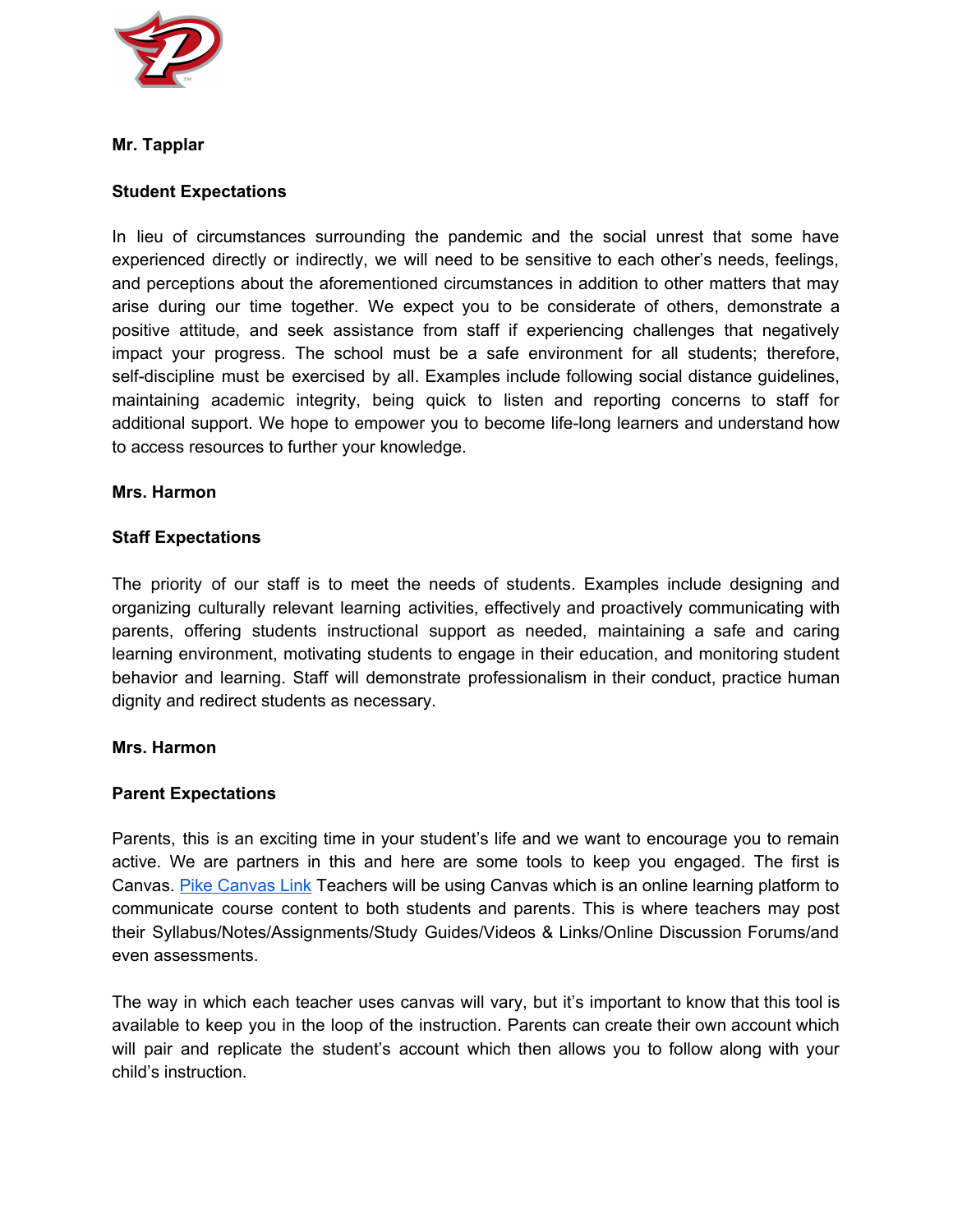

If you are new to Pike Township, we use an information system called [Skyward](https://skyward.pike.k12.in.us/scripts/wsisa.dll/WService=wsEAplus/seplog01.w) Pike Skyward [Link](https://skyward.pike.k12.in.us/scripts/wsisa.dll/WService=wsEAplus/seplog01.w) and I encourage you to download the free app or set up your Skyward account online. Skyward is where you can find important first day information such as your student's ID  $#$ , schedule, locker details, and bus information. It also shares the teacher's gradebook and communicates your child's attendance each day. As long as your contact information is updated in Skyward, you'll be notified daily of any absences, and can log into review updates to grades. Skyward and Canvas are great tools to connect you to your child's progress. However, we also want you to feel comfortable reaching out to teachers. If there are ever any concerns, please be proactive by making contact immediately. We want to work with you as a partner in this journey to ensure your student has a smooth transition and builds a successful foundation for their academic careers. Mr. Tapplar and I are also here to support you. If ever needed, schedule an appointment to visit and speak with myself **(Mrs. Harmon 317-347-8603 or Mr. Tapplar 317-347-8573).**

# **Pike High School Assistant Principal: Mr. Randy Cooper**

Hi. I'm Mr. Cooper. I'm an assistant principal in student services at the high school. One of my primary duties is to oversee the sophomore class. However, I also have a big role to play with student clubs and organizations. We are so excited to have the class of 2024 in our building. One of the biggest things you can do is to get involved. A lot of students decide to do athletics or performing arts. But we have a lot of other opportunities for you here at Pike High School. We have over seventy active clubs and organizations that are all derived through students and run with staff. Everything from art interests and cultural events to languages to environmental science. There are again, many many opportunities that you can do to involve yourself and make new friendships, establish relationships with teachers you may or may not have, and just really enjoy school. One of the primary things that I also do is I am overseeing student leadership here at Pike High School. As freshmen, you will have a unique opportunity to get involved early in our student leadership endeavors. Student Leadership Council oversees and organizes and promotes everything school spirit-wise. We do things such as homecoming and prom, and there are many many community endeavors that we also go out and do. Hallway decorations, a lot of things that are fun and spirited for the school. Again welcome class of 2024 we're very excited that you're here and we look forward to working with you all four years of your Pike High School.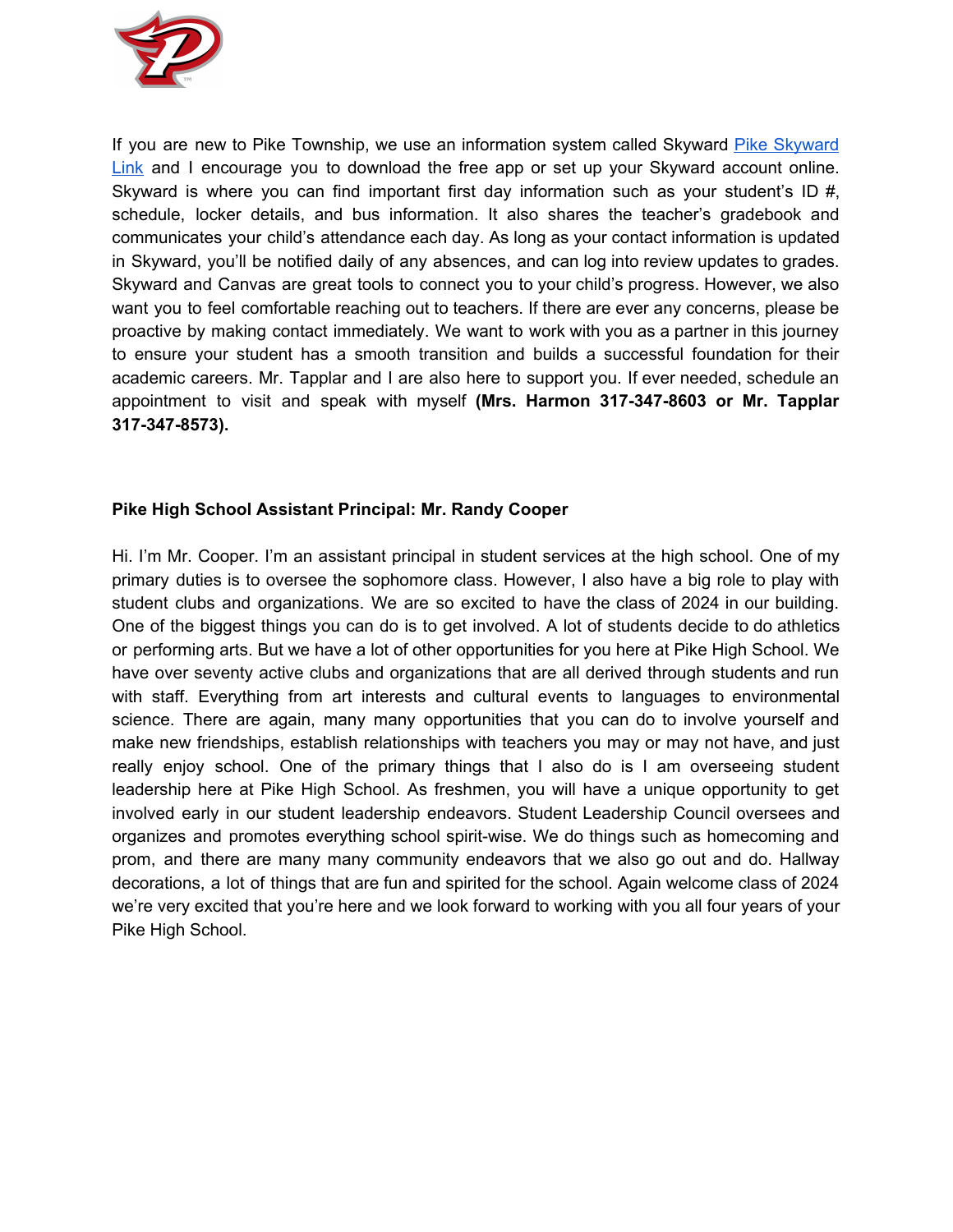

# **Pike High School Learning Center Director: Mr. Charles Moore**

Good morning, I am Charles Moore, the Director of the PHS Learning Center. The Learning Center provides academic support to the students of Pike High School and the Pike Freshman Center.

The Learning Center works with students to help the student acquire the academic skills needed to be successful at the high school level and beyond.

Among the processes we utilize, the Learning Center provides tutoring(we have a full time math tutor on staff), English and editing/writing assistance, we teach study skills, and we work with students in their development of research skills. To the students enrolled into a Learning Center class, we provide academic monitoring.

In addition, the Learning Center is utilized as a segment of the PHS Credit Retrieval Program. We monitor and assist PHS students that are seeking to increase their GPA or to earn missing credits by taking online classes via Edmentum. In this same vein, we provide access to computers, for students taking IOA classes during the school day.

The PHS Learning Center is available during the school day.

If you have specific questions, I may be reached at:

Charles Moore- Learning Center

317-347-86 62

[cmoore@pike.k12.in.us](mailto:cmoore@pike.k12.in.us)

Thank you.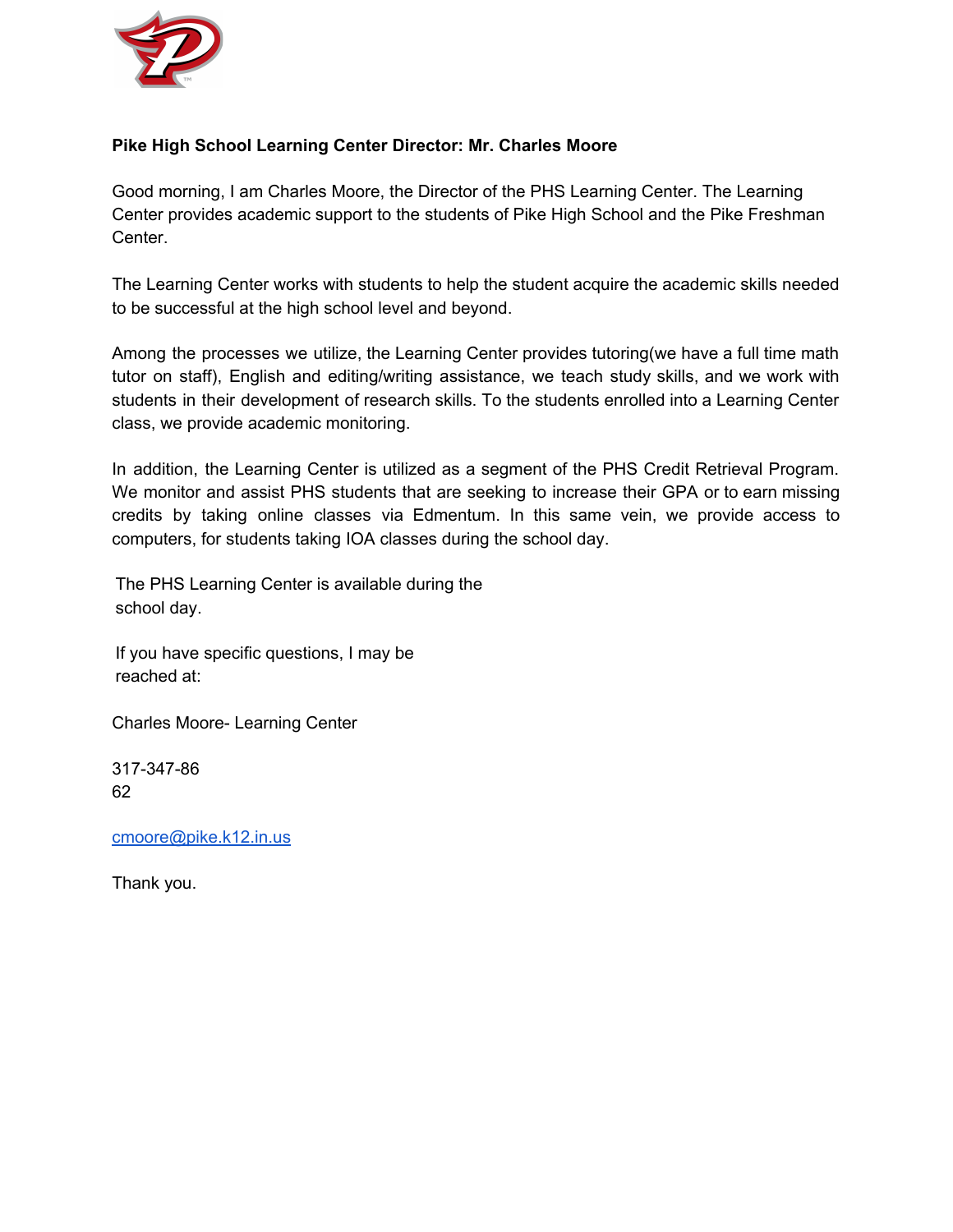

# **Pike High School IB/AP/DC Coordinator: Mrs. Danielle Vohland**

My name is Danielle Vohland, and I am the International Baccalaureate (IB), Advanced Placement (AP), and Dual Credit (DC) Coordinator here at Pike High School. First, I would like to welcome you to the Pike Freshman Center where you'll begin the first year of your high school journey. The IB/AP/DC programs are all wonderful opportunities where you can earn college credit while you're in high school. We offer the IB Diploma Programme that takes place your junior and senior year and is a two-year programme within our school building with teachers trained in the IB curriculum for their subject area. IB is one of the most rigorous programs we offer and helps prepare students for lifelong learning in today's global society. AP classes can take place anytime during your Freshman through Senior year, and each teacher receives AP training in their subject area. We currently offer 28 AP classes at our school. Each May, IB and AP offer end of the course exams that help you earn college credit if you earn a certain score on the exam. DC classes provide students with an opportunity to earn both high school and college credit. DC Teachers must have a Masters degree in the subject area that they teach or Masters Degree in another field and 18 credit hours of 500 level work or higher in their subject area. We offer DC classes through partnerships with IU, IUPUI, Ivy Tech, and Vincennes University. Depending on our partnering university, you can take DC classes anytime between your Freshman and Senior year, must meet the

partnering university's requirements, and earn a C or higher in the class. I hope you all take advantage of any one or all three of these programs while here. All three of these programs will help provide you with the rigor and skills to help you be successful in any post-secondary program.

# **Pike Township Graduation Coach: Mrs. Dena Irwin**

Did you know that Pike High School has a resource available to all students to help them transition to life after high school whether the student wants to go into the military, workforce, or college?

Well, there is such a resource at Pike High School, and it is named the College & Career Resource Center, or CCRC for short. It is located on the main campus, front entry near the guidance counselor offices.

Hello, I am Ms. Irwin and I am the District Graduation Coach for MSD Pike Township. You can find me in the CCRC, and I am here to help you determine your options after high school.

I can help you discover careers options that are best suited for your personality, skills, aptitude,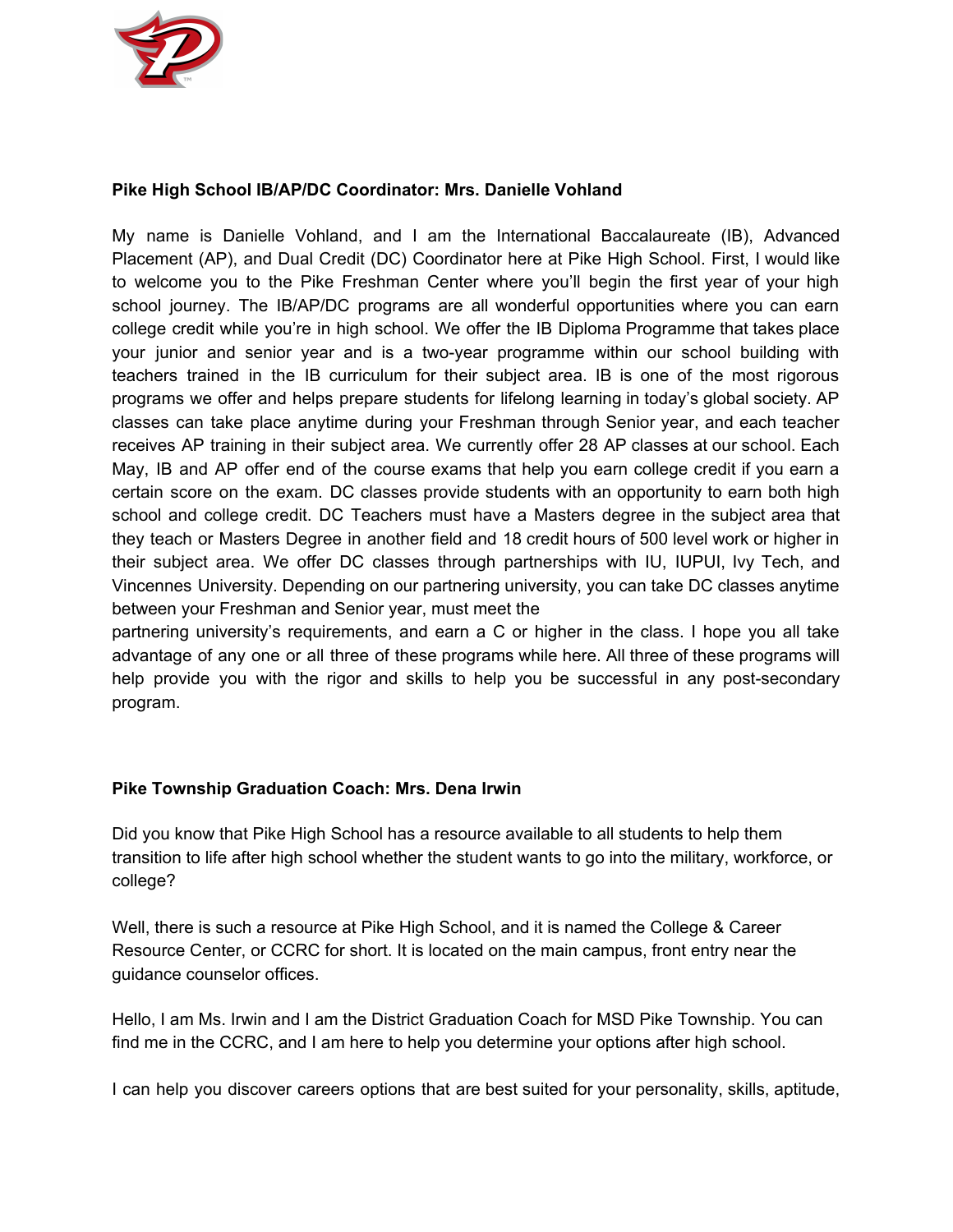

and values. From there we can determine if a higher education beyond high school is required. If this is the case, I can help you uncover all your college options and what is needed to be admitted. You can get help with college applications, test preparation for the SAT and ACT, writing application essays, FAFSA, financial aid options, and scholarships.

If your path after high school calls you to serve in the Army, Navy, Air Force, Marines, Coast Guard, or Indiana Army National Guard, I can help arrange meetings with the various military branch recruiters in the CCRC. You will find our recruiters to be very friendly and answer all your questions in the casual and safe atmosphere of the CCRC.

You say that college and the military are not for you? If this is the case, I am here to help with job applications, resume development, cover letters, interviewing techniques, professional dress choices, and thank you letters or emails.

I hope you will remember to utilize the CCRC during your four years of high school as we are here and ready to help you for life after high school. I hope to see you in the CCRC soon!

# **Pike High School Media Center Director: Mrs. Shelly Smith**

Hello! My name is Mrs. Smith and I'm the librarian on the High School side. I wanted to share some information about Technology and Canvas.

# **I'll start with your Pike Google account**

- Your Pike Google address is your studentnumber@students.pike.k12.in.us
- To access your account, open Google Chrome and log in
- This account will allow you access to your Google Drive (we recommend using your Google drive to create, edit, save, and share your work) If you have questions about your Google password, please contact`your teacher.

# **Using Clever Single Sign On:**

- Log in to Clever at [clever.com/in/msdpike](https://clever.com/oauth/authorize?channel=clever&client_id=4c63c1cf623dce82caac&confirmed=true&district_id=522f564cb3054ba639000013&redirect_uri=https%3A%2F%2Fclever.com%2Fin%2Fauth_callback&response_type=code&state=023a7709a42f9e9855f496e98ad07ebf6723e6509076b75852a32f4a700d71a9)
- Select login with Google
- By logging in to Clever with your Pike Google ID and password, you will see options for instant log in. These options include Naviance, Edmentum, Canvas, Adobe Spark and more
- If you are logged into a Pike Chromebook you will be able to log in to Clever by clicking the "Log in with Google" button

# **Skyward:**

● Login to Skyward at [skyward.pike.k12.in.us](https://skyward.pike.k12.in.us/scripts/wsisa.dll/WService=wsEAplus/seplog01.w)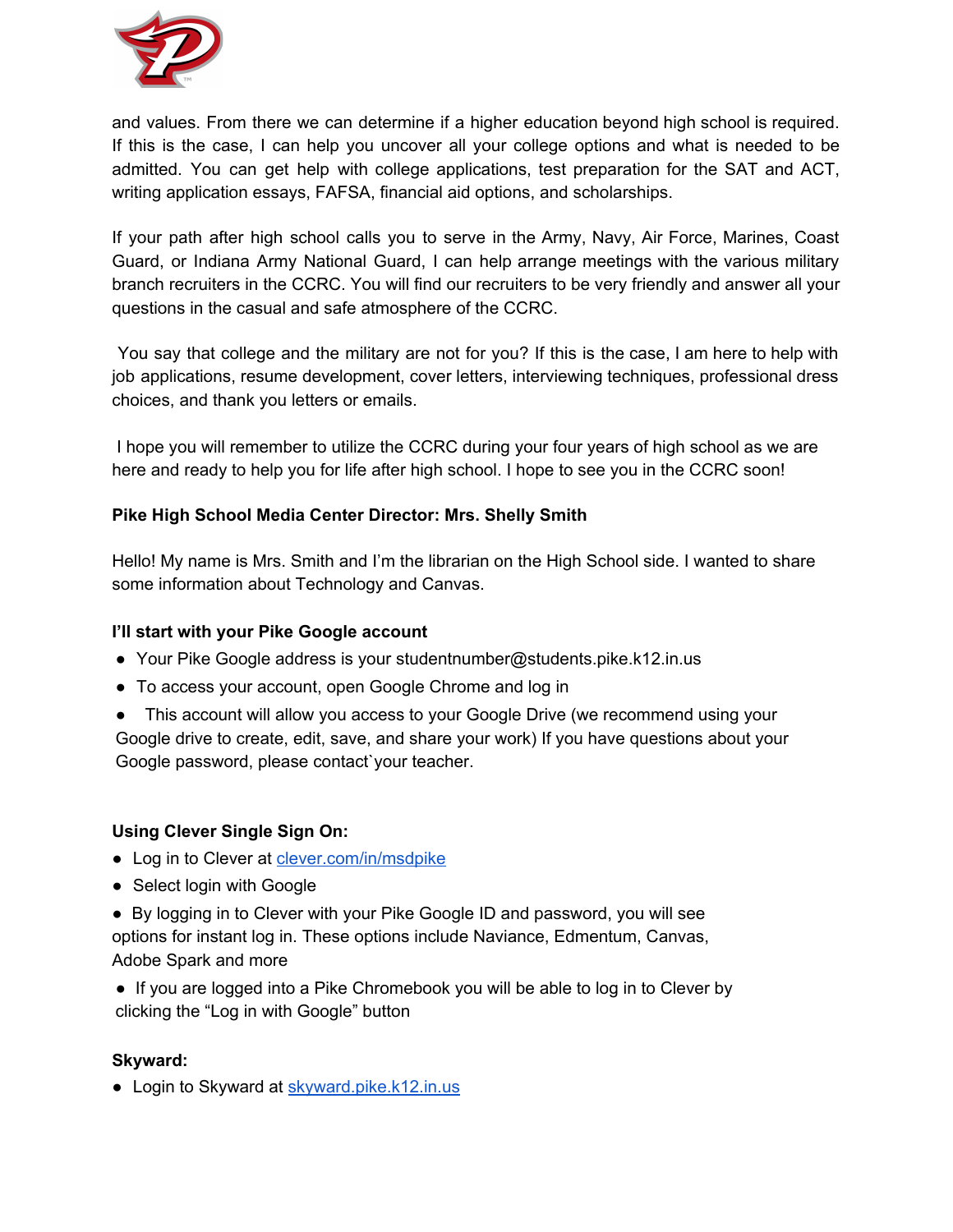

- Once logged in you can check your grades, class schedule, and other information
- Skyward also has a free app that you can download

# **Pike Virtual Libraries:**

• MSD Pike Township has a large collection of ebooks and audiobooks

● Access to our virtual library is available in many places (Mr. Heck will share more information with you.

# **Canvas:**

• Log in to Canvas using your Pike Google Account.

● Use the notifications settings in your profile – add a phone number for text alerts, another email you regularly check, etc.

- Use the Dashboard (To-Do List on the right, pay attention to the icons on the Course Cards to know which course has a new announcement, discussion, etc.)
- Download the Canvas Student App easily upload files, respond to discussion prompts, or watch course videos.
- $\bullet$  Know when to use the Web Browser on your phone or tablet if the app isn't doing what you want, open Canvas in your web browser!
- How to get Canvas help use the "Canvas Guides" button in the Canvas global navigation bar on the far left.
- Look for the Destiny Library link in Course Navigation to access Pike Databases, Search the Catalog, etc.
- Canvas Inbox reach your teacher from right in Canvas! Don't wait until the last minute if you can't access something, please contact your teacher as soon as possible to get the help.

If we do go to online only instruction, you can contact the **student support line at 317-387-2525, option 1** and leave a message. That mailbox will be monitored if we go to virtual instruction. Please contact Mr. Heck or me in either library and we will be happy to assist you.

# **Pike Freshman Center Media Center Director: Mr. Chad Heck**

Mr. Heck here again. Come see me in the library! At the library we have popular books, movies, and graphic novels. We're so lucky in Pike to have not one, but two libraries and you can use either one or both. The library is a great place to hang out. Normally we're open for lunch and you can eat in our libraries and have access to all we have to offer, but we're still working on what that looks like this year.

One great place you will see library resources is on the PHS Canvas class when you login to Canvas. In this Canvas course, you will find links to our ebook collection and our research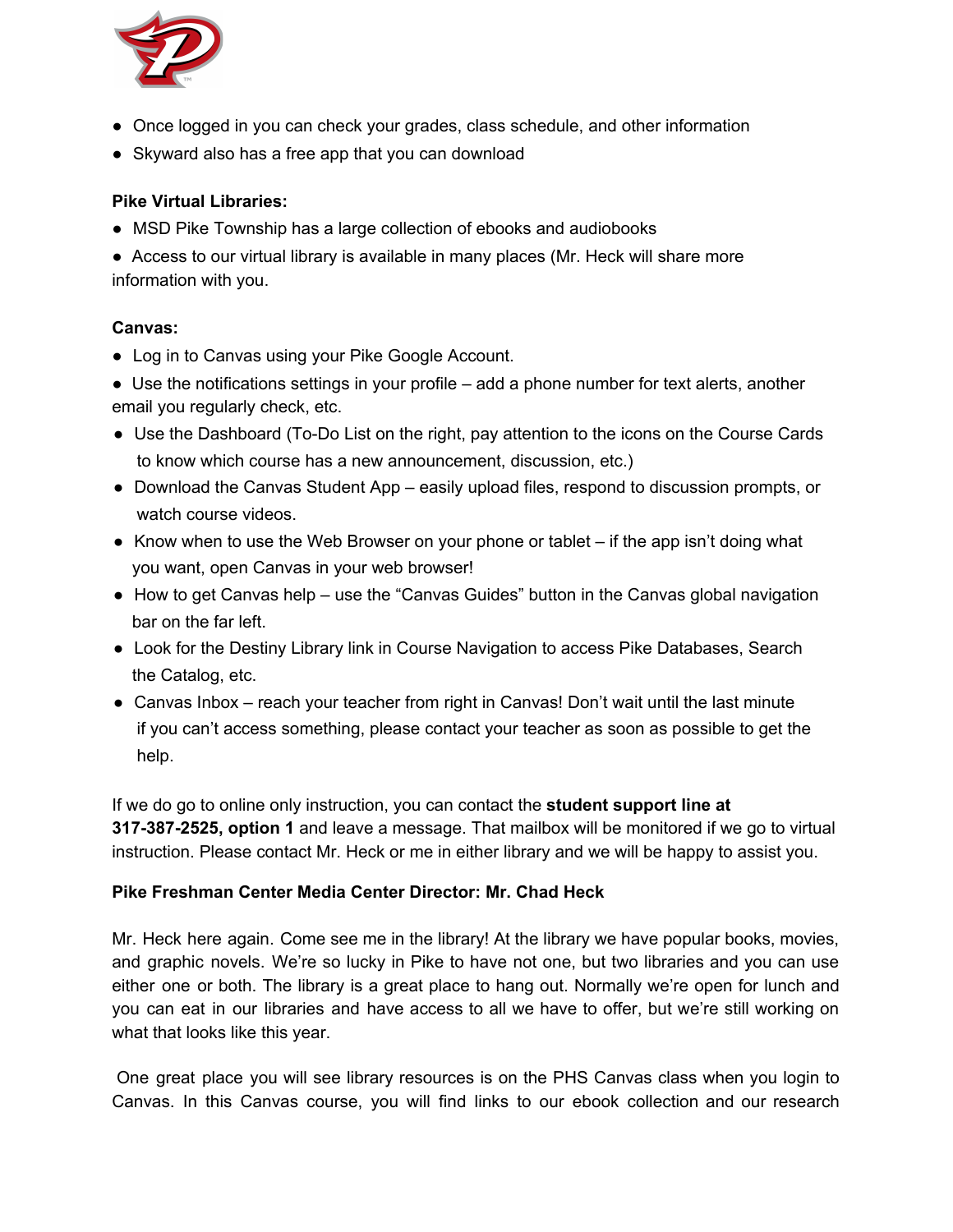

resources. This is also a place where other school-wife resources will be shared with you like college and scholarship opportunities. Check that part of Canvas out after the start of school.

Stop in and tell Mrs. Smith at the main campus or me at the freshman campus hello. If you're online, drop us an email introduction. We have what you need at the Pike libraries.

# **Pike High School Guidance Counselor Director: Mrs. Alise Berty**

Welcome class of 2024, my name is Mrs. Berty. I'm the guidance department chair at Pike High School. And one of the questions you probably have right now as an incoming freshman is, who is my counselor? Well at the high school, we assign counselors based upon the student last name, and you will stay with that counselor throughout your four years of high school. On this slide I included not only your counselor's name, but I also included their email address. How do I see my counselor? Where are they located? It's pretty easy to see your counselor at the high school. You can either send them an email which I referenced on the previous slide or you can stop by the guidance office and complete a counselor request form. Our offices are located in the main campus near the front entrance of the high school. One of the big questions that we always receive is can I change my schedule? You may request a schedule change for the following reasons: if there is a class listed on your schedule that you've already passed, if we have inadvertently given you the wrong level of a class, or if a class is listed more than once during the day on your schedule. There are some other people located in our office that I think it's important that you know their names and what they do. Mrs. Irwin works with our students on college and career readiness. She is located in what we call the CCRC which is adjacent to the guidance office. Mrs. Vohland is our Advanced Placement, International Baccalaureate, and Dual Credit coordinator. Mrs. Monnier is one of our two social workers and she is located in the counseling office area with your counselors. Mrs. Coe is another one of our social workers and she is located in the Pike Freshman Center. And then of course my name is Mrs. Berty. I'm the guidance department chair, and I'm the counselor for the students who commit to the IB program during their junior and senior year. Stop by the guidance office any time. Let us know what we can do to help you out and help you be successful in high school and we look forward to meeting you and getting to know you. Thanks!

## **Chartwells Food Services**

Welcome class of 2024. Chartwells food service is excited to welcome you to the Pike Freshman Center cafeteria this August. We are here to help you fuel your mind and body as you start your high school experience. Each day our cafeteria offers free breakfast for all students. Simply visit our cafeteria or mobile breakfast carts in the hallways to participate. During lunch you can visit the line of your choice including American Classics, Somato our pizza station, Grilled with things like chicken sandwiches and burgers, Sono our nacho line, or prepackaged salads or sandwiches at On the Go. If you need to add lunch money to your account, you can visit myschoolbus.com or the Pike Township school webpage and select lunch payment at the very bottom of the home page. Please note it takes up to 24 hours for this to reflect on your